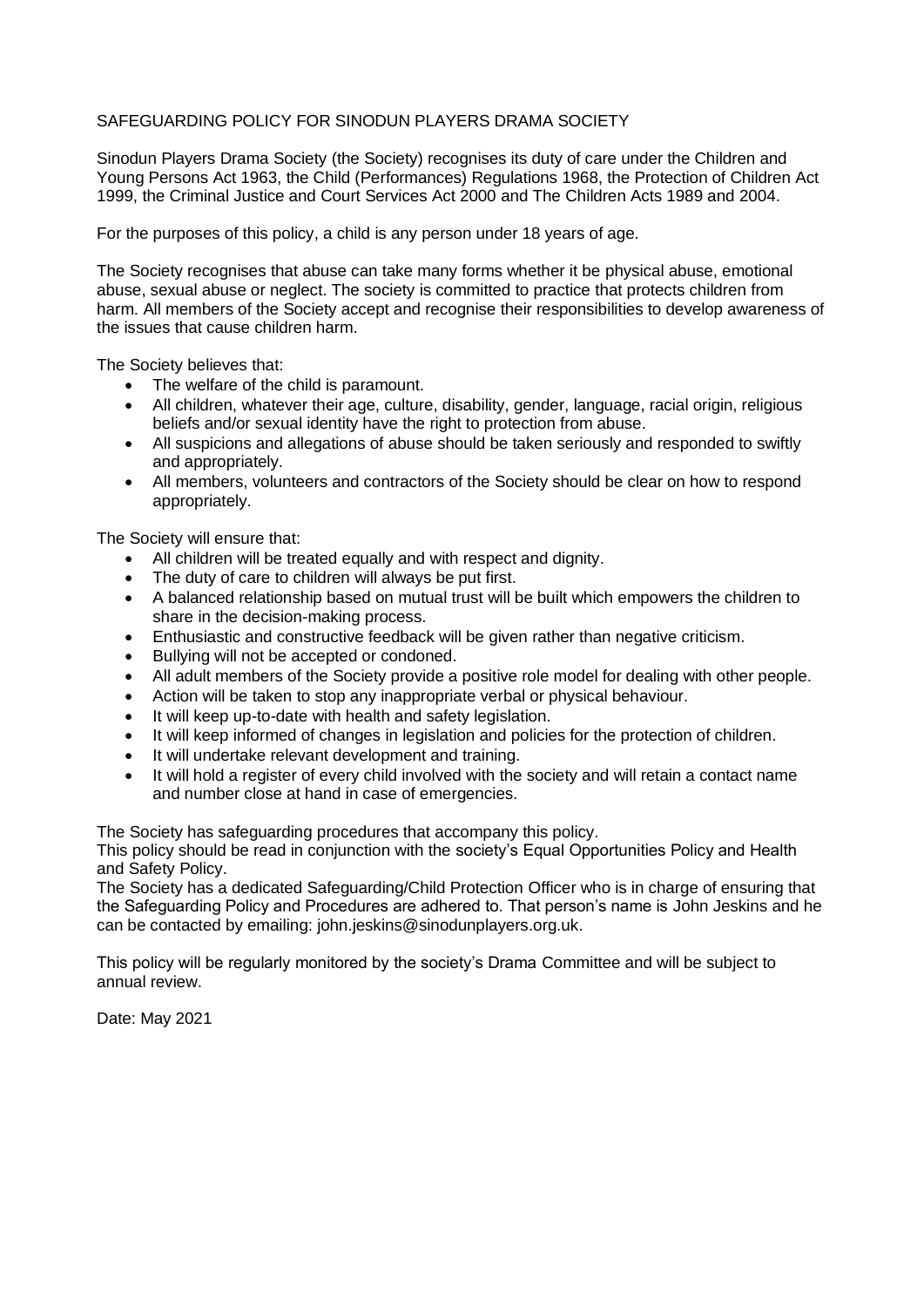# **SAFEGUARDING PROCEDURES**

## **Responsibilities of the Society**

- At the outset of any production involving children the Society will:
- Undertake a risk assessment and monitor risk throughout the production process.
- Identify at the outset the person with designated responsibility for safeguarding/child protection.
- Engage in effective recruitment of licensed chaperones and other individuals with responsibility for children, including appropriate vetting.
- Ensure that children are supervised at all times.
- Know how to get in touch with the local authority social services, in case it needs to report a concern.

### **Parents**

- The Society believes it to be important that there is a partnership between parents and the Society. Parents are encouraged to be involved in the activities of the Society and to share responsibility for the care of children. All parents will be given a copy the Society's Safeguarding Policy and procedures.
- All parents have the responsibility to collect (or arrange collection of) their children after rehearsals or performances. It is NOT the responsibility of the Society to take children home.

### **Unsupervised Contact**

- The Society will attempt to ensure that no adult has unsupervised contact with children.
- If possible there will always be two adults in the room when working with children.
- If unsupervised contact is unavoidable, steps will be taken to minimize risk. For example, work will be carried out in a public area, or in a designated room with a door open.
- If it is predicted that an individual is likely to require unsupervised contact with children, he or she may be required to obtain a criminal record disclosure.
- Encore' tutors and assistants will be permitted to have unsupervised contact with children in order to be able to work in the most effective way with members of the group. As such, any Encore staff that will have unsupervised contact with the children will be in possession of an enhanced DBS certificate

#### **Physical Contact**

- All adults will maintain a safe and appropriate distance from children.
- Adults will only touch children when it is absolutely necessary in relation to the particular activity.
- Adults will seek the consent of the child prior to any physical contact and the purpose of the contact shall be made clear.

#### **Managing sensitive information**

- The Society has a policy and procedures for the taking, using and storage of photographs or images of children.
- Permission will be sought from the parents for use of photographic material featuring children for promotional or other purposes.
- The Society's web-based materials and activities will be carefully monitored for inappropriate use.
- The Society will ensure confidentiality in order to protect the rights of its members, including the safe handling, storage and disposal of any sensitive information such as criminal record disclosures.

## **Suspicion of abuse**

If you see or suspect abuse of a child while in the care of the Society, please make this known to the person with responsibility for safeguarding/child protection. If you suspect that the person with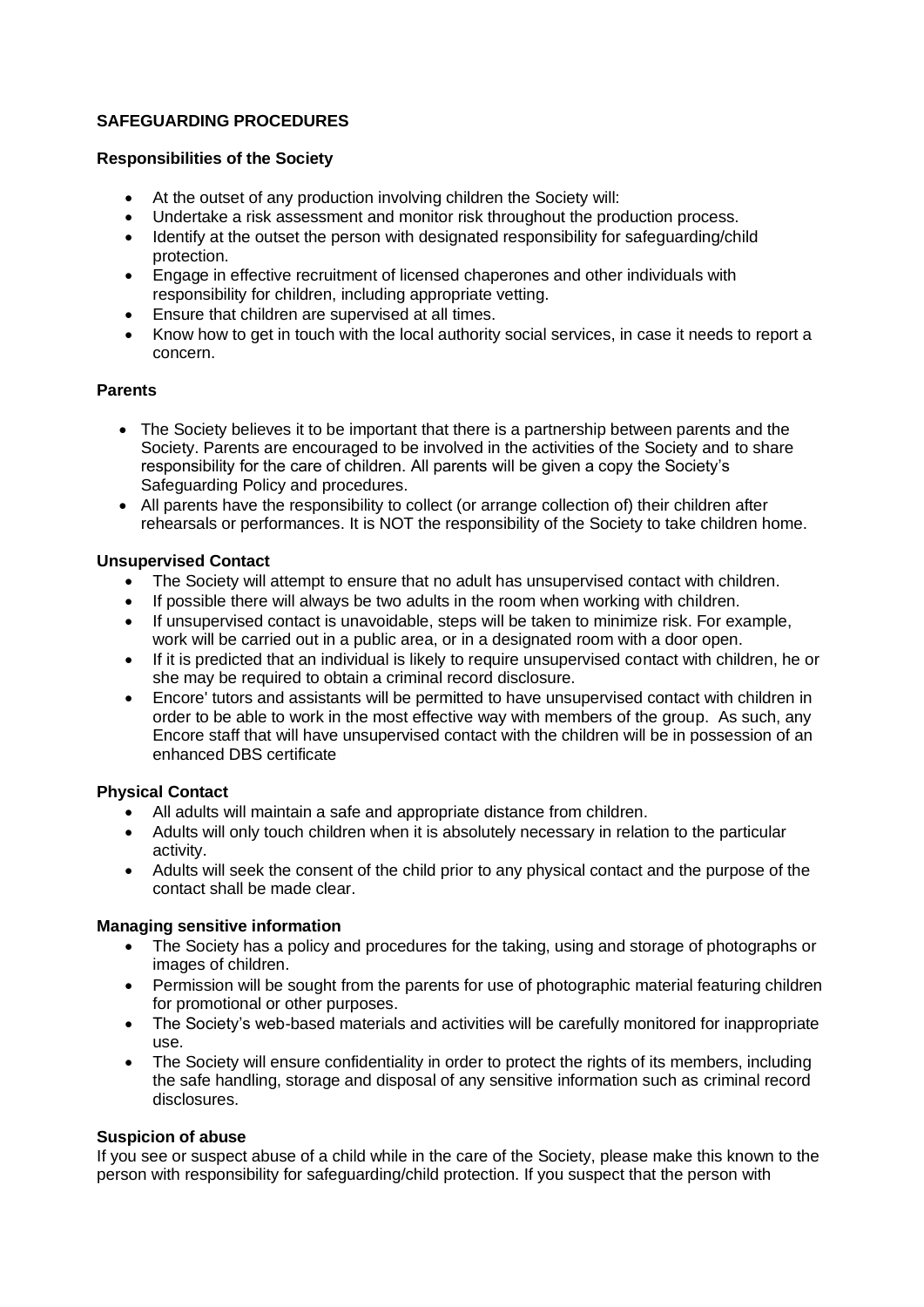responsibility for safeguarding/child protection is the source of the problem, you should make your concerns known to the Chair of the Drama Committee

- . • Please make a note for your own records of what you witnessed as well as your response, in case there is follow-up in which you are involved.
- If a serious allegation is made against any member of the Society, chaperone, venue staff etc., that individual will be suspended immediately until the investigation is concluded. The individual will be excluded from the theatre, rehearsal rooms etc. and will not have any unsupervised contact with any other children in the production

### **Disclosure of abuse**

If a child confides in you that abuse has taken place:

- Remain calm and in control but do not delay taking action.
- Listen carefully to what has been said. Allow the child to tell you at their own pace and ask questions only for clarification. Don't ask questions that suggest a particular answer.
- Don't promise to keep it a secret. Use the first opportunity you have to share the information with the person with responsibility for child protection. Make it clear to the child that you will need to share this information with others. Make it clear that you will only tell the people who need to know and who should be able to help.
- Reassure the child that 'they did the right thing' in telling someone.
- Tell the child what you are going to do next.
- Speak immediately to the person with responsibility for safeguarding/child protection
- It is that person's responsibility to liaise with the relevant authorities or the police.
- As soon as possible after the disclosing conversation, make a note of what was said, using the child's own words. Note the date, time, any names that were involved or mentioned, and who you gave the information to. Make sure you sign and date your record.

#### **Recording**

- In all situations, including those in which the cause of concern arises from a disclosure made in confidence, the details of an allegation or reported incident will be recorded, regardless of whether or not the concerns have been shared with a statutory child protection agency.
- An accurate note shall be made of the date and time of the incident or disclosure, the parties involved, what was said or done and by whom, any action taken to investigate the matter, any further action taken e.g. suspension of an individual, where relevant the reasons why the matter was not referred to a statutory agency, and the name of the persons reporting and to whom it was reported.
- The record will be stored securely and shared only with those who need to know about the incident or allegation.

#### **Rights and Confidentiality**

- If a complaint is made against a member of the Society, he or she will be made aware of his rights under the Society's disciplinary procedures.
- No matter how you may feel about the accusation, both the alleged abuser and the child who is thought to have been abused have the right to confidentiality under the Data Protection Act 1998. Remember also that any possible criminal investigation could be compromised through inappropriate information being released.
- In criminal law the Crown, or other prosecuting authority, has to prove guilt and the defendant is presumed innocent until proven guilty.

### **Accidents**

• To avoid accidents, chaperones and children will be advised of "house rules" regarding health and safety and will be notified of areas that are out of bounds. Children will be advised of the clothing and footwear appropriate to the work that will be undertaken.